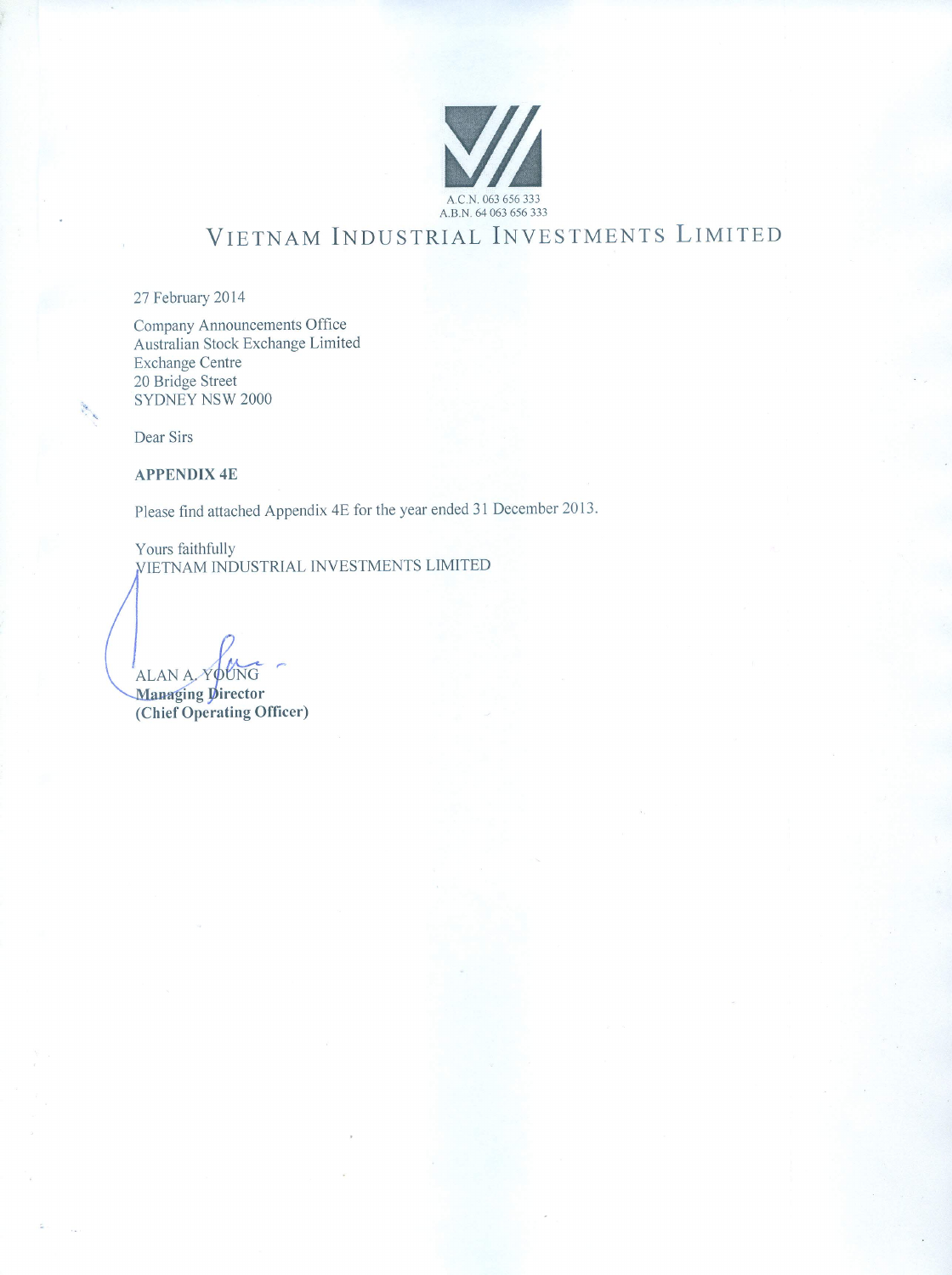### (Corresponding year: 31 December 2012)

#### Results for announcement to the market

|                                                                    | 2013     | 2012     | Movement         |               |
|--------------------------------------------------------------------|----------|----------|------------------|---------------|
|                                                                    | \$3000   | \$3000   | Amount<br>\$°000 | $\frac{0}{0}$ |
| Revenues from ordinary activities                                  | 263,003  | 388,073  | (125,070)        | (32%)         |
| Loss from ordinary activities after tax attributable to<br>members | (9, 156) | (2.715)  | (6, 441)         | (237%)        |
| Net Loss for the period attributable to members                    | (9,156)  | (2, 715) | (6, 441)         | (237%)        |

#### **Dividend Distribution**

The Directors have determined that there will be no final dividends declared/paid for the full financial year ended 31 December 2013 (2012: Nil). On 27 June 2012, the Board declared a one-off special dividend of 6.3 Australian cents per ordinary share (fully unfranked) paid on 18 September 2012. The entire dividend contained 100% conduit foreign income.

|                                                                                                               | 2013<br>\$2000                | 2012<br>$$^{\circ}000$ |
|---------------------------------------------------------------------------------------------------------------|-------------------------------|------------------------|
| Declared and paid during the year                                                                             |                               |                        |
| Interim unfranked dividend for 2012: 6.3 cents per share (2011: NIL)                                          |                               | 8,963                  |
| Attached are the following:<br>Commentaries for the net results for the year attributable to members          |                               |                        |
| <b>Statement of Financial Position</b><br>Statement of Comprehensive Income<br>Statement of Changes in Equity |                               |                        |
| <b>Statement of Cash Flows</b><br>Segment information                                                         |                               |                        |
| Retained earnings reconciliation<br>Earnings per share calculation<br>Discontinued operation                  |                               |                        |
| Property, plant and equipment<br>Interest-bearing loans and borrowings                                        |                               |                        |
|                                                                                                               | <b>Previous Corresponding</b> |                        |

|                                          |                       | <b>Previous Corresponding</b> |
|------------------------------------------|-----------------------|-------------------------------|
| NTA Backing                              | <b>Current Period</b> | Period                        |
| Net tangible asset per ordinary security | 24.15 cents per share | 26.84 cents per share         |

#### **COMPLIANCE STATEMENT**

There had been no entities which control had been gained/lost during the year.

The applicable accounting standards used by the consolidated entity are Australian Accounting Standards issued by the Australian Accounting Standards Board.

The Financial Report for the year ended 31 December 2013 is in the process of being audited.

ALANA. YOUNG Managing Director

(Chief Operating Officer)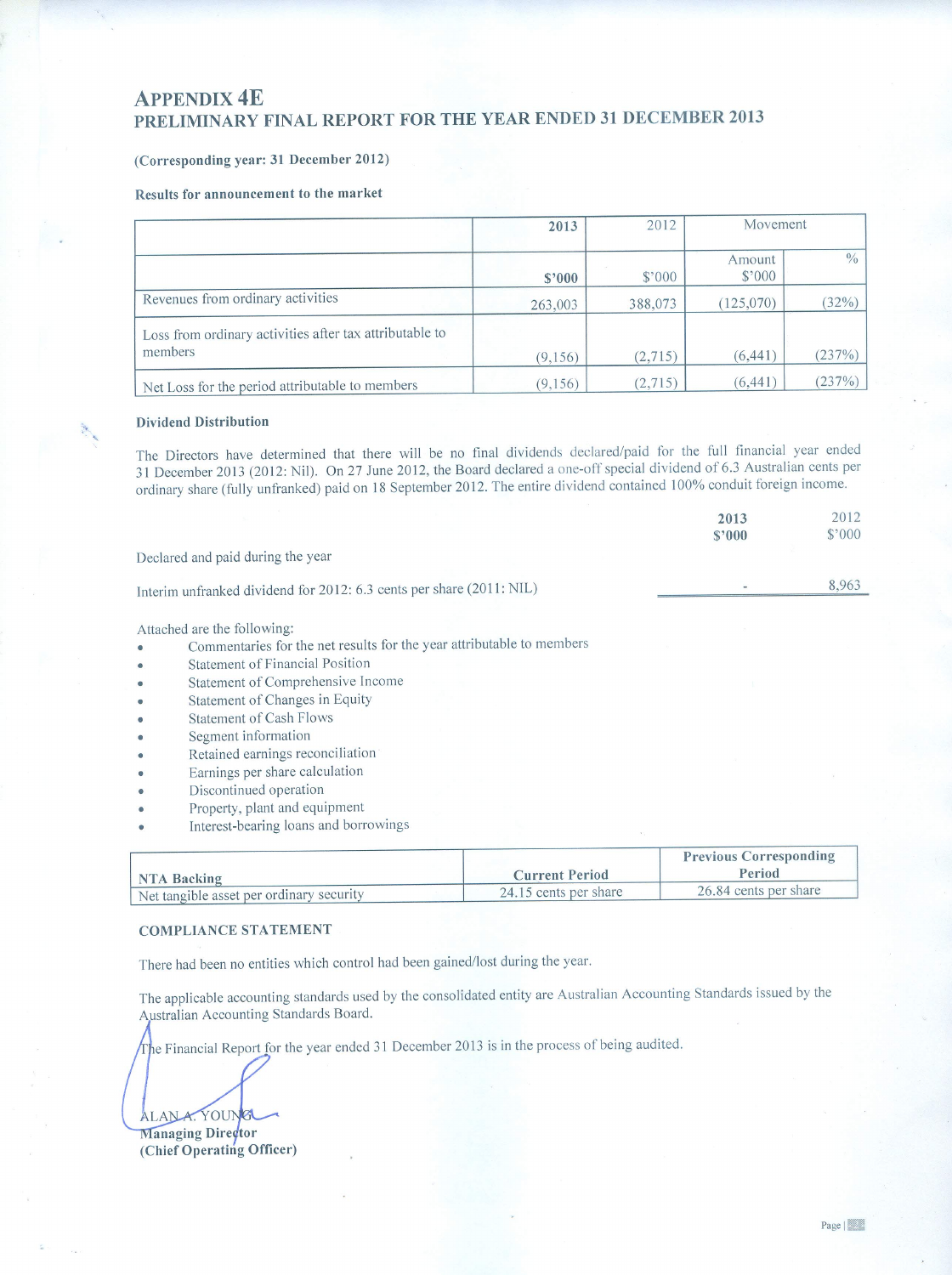The directors submit the Appendix 4E of Vietnam Industrial Investments Limited ("Company", "consolidated entity" or "Group") for the year ended 31 December 2013.

On 29 November 2013, Vietnam Industrial Investments Limited (VII) announced the proposed internal restructure of its group of companies by scheme of arrangement (Scheme) in accordance with the terms of the Scheme Implementation Agreement entered into on the same date with VII's wholly owned Singapore subsidiary, Structure Steel Engineering Pte Ltd (SSE).

To effect the Scheme, VII shareholders would be offered SSE shares in direct proportion to their respective shareholdings in VII. Consequently, VII shareholders will have the same percentage shareholdings in the same assets held prior to the Scheme, although shareholders will hold shares in SSE, an unlisted Singaporean company, rather than in VII, an Australian ASX listed company. Upon implementation of the Scheme, SSE will become the parent company of the VII group of companies.

If the Scheme was implemented, Scheme Shareholders (other than Ineligible Foreign Shareholders) would receive 1 SSE Share for every 6.8 VII Shares held on the Record Date, where fractional entitlements would be rounded up or down to the nearest whole number, with fractions of 0.5 being rounded up.

VII announced 19 December 2013 that the Federal Court of Australia approved the convening of a meeting of VII, to be held on 4 February 2014 ("the Scheme Meeting"), to consider the proposed scheme of arrangement.

The Scheme Meeting held on 4 February 2014 was adjourned (Refer to Subsequent Events After Balance Date on page 4).

#### **OPERATIONAL AND FINANCIAL REVIEW**

This operational and financial review reports on the period under review for the Company and its businesses in Vietnam, Steel Making Division: Vinausteel Limited ("Vinausteel"), and SSESTEEL Ltd ("SSESTEEL"), and Steel Products Division: Austnam Joint Stock Corporation ("Austnam"), and Total Building Systems Limited ("TBS"); and VRC Weldmesh (Vietnam) Ltd ("VRC") (treated as held for sale).

#### *Net Loss for the year*

The total unaudited comprehensive loss for the year was \$2.909 million which was 8.7% lower than previous year's total comprehensive loss of \$3.185 million. The total unaudited comprehensive loss for the year consisted of: 1) unaudited net loss for the year of \$8.719 million (2012: net loss of \$2.535 million), and 2) Foreign currency translation of a gain of \$5.810 million (2012: loss of \$0.650 million).

For the year ended 31 December 2013, the unaudited Group net loss after tax attributable to members was \$9.156 million on revenues of \$262.529 million (2012: net loss after tax attributable to members \$2.715 million on revenues of \$385.253 million) which included a non-cash impairment loss of assets of \$5.821 million (2012: \$0.265 million). Refer to Note 7.

The Steel Making Division reported a net loss after tax attributable to members of \$7.090 million (VND135.612 billion) on revenues of \$255.761 million (VND5.168 trillion) (2012: net profit after tax attributable to members of \$0.150 million (VND3.259 billion) on revenues of \$376.570 million (VND8.170 trillion)). Aside from lower sales volumes, lower gross profit margin and increase in operating expenses, the increase in net loss of the Steel Making Division is due to recognition of a non-cash impairment loss of assets of \$5.821 million.

The Group's Steel Products Division reported a small net profit after tax attributable to members of \$65,000 (2012: net loss after tax attributable to members of \$0.272 million).

#### *Foreign currency translation*

For the year ended 31 December 2013, the foreign currency translation was a gain of \$5.810 million (2012: loss of \$0.650 million). In 2013, the Vietnam Dong appreciated against the Australian dollars. The average VND/AUD exchange rate in 2013 was VND20,207, a decrease of approximately 7% from the average VND/AUD exchange rate of VND21,695 in 2012. The VND/AUD spot rate at 31 December 2013 was VND18,894, an increase of approximately 12% from 31 December 2012 VND/AUD spot rate of VND21,640. The Australian dollar depreciated against the US dollar in 2013. The Australian dollar spot rate at 31 December 2013 of US\$0.8948/A\$1 was weaker than 31 December 2012 spot rate of US\$1.0384/A\$1.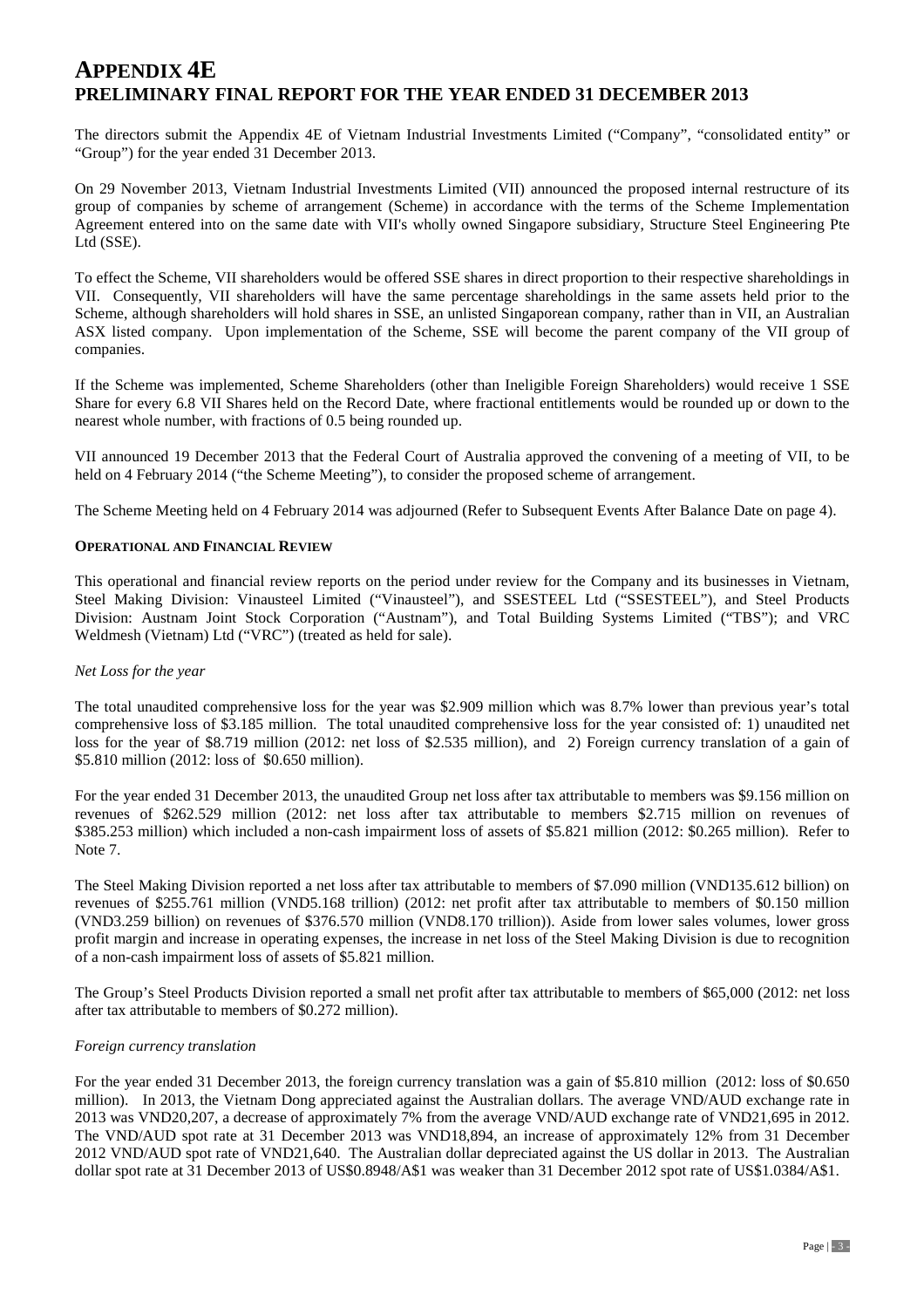#### **CASH FLOWS**

At 31 December 2013, cash and cash equivalents is \$51.149 million. There was net increase in cash and cash equivalents during the year of \$14.037 million due to the following:

|                                                                 | \$2000   |
|-----------------------------------------------------------------|----------|
| Decrease in net cash flows from operating activities (a)        | (11,141) |
| Decrease in net cash flows from investing activities (b)        | (1,205)  |
| Increase in net cash flows from financing activities (c)        | 21,234   |
| Decrease in cash at bank attributable to discontinued operation | (652)    |
| Net foreign exchange differences                                | 5,801    |
| Net Increase                                                    | 14.037   |

Notes:

- (a) Net cash outflows from operating activities were due to the payment to suppliers and employees of \$267.448 million due largely to raw material costs and other operating costs and receipts from customers of \$259.696 million.
- (b) Net cash outflows from investing activities were due to acquisition of plant, property and equipment.
- (c) Net cash inflows from financing activities were due mainly to net proceeds from bank borrowings of \$22.289 million and dividend payment to non-controlling interests of \$1.178 million.

#### **SUBSEQUENT EVENTS AFTER BALANCE DATE**

On 4 February 2014, VII announced that the Scheme Meeting to consider the proposed scheme of arrangement ("the Scheme"), had been adjourned. Some of the Company's major shareholders were not prepared to approve the Scheme in the form submitted but may be prepared to consider variations to the Scheme. The adjournment, which was approved by the Court, is to allow the Company and its major shareholders time to negotiate variations to the structure of the Scheme, acceptable to all shareholders, which will be sent to ASIC for review before being submitted to the Court for approval and sent to VII shareholders.

At this date of the Appendix 4E, there has been no other matter or circumstance that has arisen since the end of the year that has significantly affected, or may significantly affect, the operations of the consolidated entity, the results of those operations, or the state of affairs of the consolidated entity in future financial years.

#### **LIKELY DEVELOPMENTS**

The consolidated entity expects to continue to focus on the commercial production of rebar and wire rod from VII's rolling mills at Vinausteel and SSESTEEL, roofing and wall cladding at Austnam's factory in Hanoi, and the provision of engineering and project management services by TBS.

The consolidated entity continues to assess the feasibility of establishing a billet plant in Vietnam.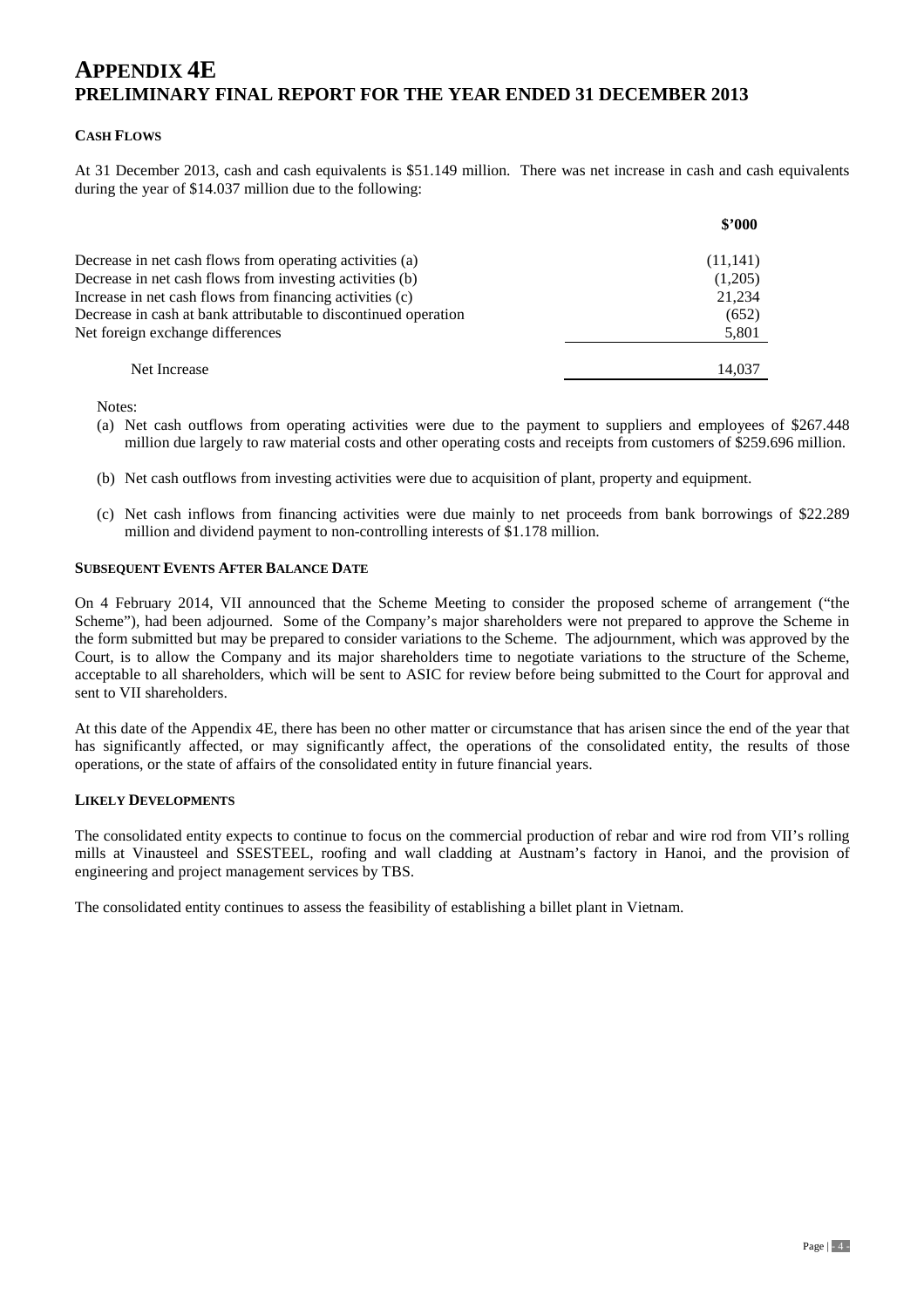#### **CONSOLIDATED STATEMENT OF FINANCIAL POSITION AS AT 31 DECEMBER 2013**

**Notes 2013 \$'000 ASSETS Current Assets** Cash and cash equivalents  $\frac{5}{5}$   $\frac{51,149}{37,112}$   $\frac{37,112}{37}$ Trade and other receivables 12,207 19,999 Advances to suppliers 29,675 13,834 Inventories  $42,428$   $42,634$ Financial assets – at fair value through profit or loss 9 9 Other current assets 305 249 135,773 113,837 Assets classified as held for sale<br> **COMPUTE:** Total Current Assets **COMPUTE:** 115,235<br> **COMPUTE:** 115,235<br> **COMPUTE:** 115,235 **Total Current Assets Non-current Assets** Receivables **5** 4 Property, plant and equipment 7 6,504 11,271 Deferred tax assets 45 Intangible assets and goodwill **78** 79 **Total Non-current Assets** 6,631 11,399 **TOTAL ASSETS** 126,634 **LIABILITIES Current Liabilities** Trade and other payables 22.791 22.791 Advances from customers 295 Income tax provision 675 516 Interest-bearing loans and borrowings and  $\frac{92,742}{60,152}$  60,152 Provisions 655 622 105,091 84,376 Liabilities directly associated with assets classified as held for sale 6 871 871 202 **Total Current Liabilities** 105,962 84,578 **Non-Current Liabilities** Interest-bearing loans and borrowings 8 122 **Total Non-Current Liabilities** 122 - **TOTAL LIABILITIES** 106,084 84,578 **NET ASSETS** 42,056 **EQUITY Equity attributable to equity holders of parent** Contributed equity 27,819 27,819 Reserves (9,922)  $(15,512)$ Foreign currency translation reserves of a disposal group classified held for sale (14) 248 Retained earnings 2 16,597 25,753 **Parent interests** 34,480 38,308

**Non-controlling interests** 3,489 3,748

### **TOTAL EQUITY** 37,969 42,056

2012 \$'000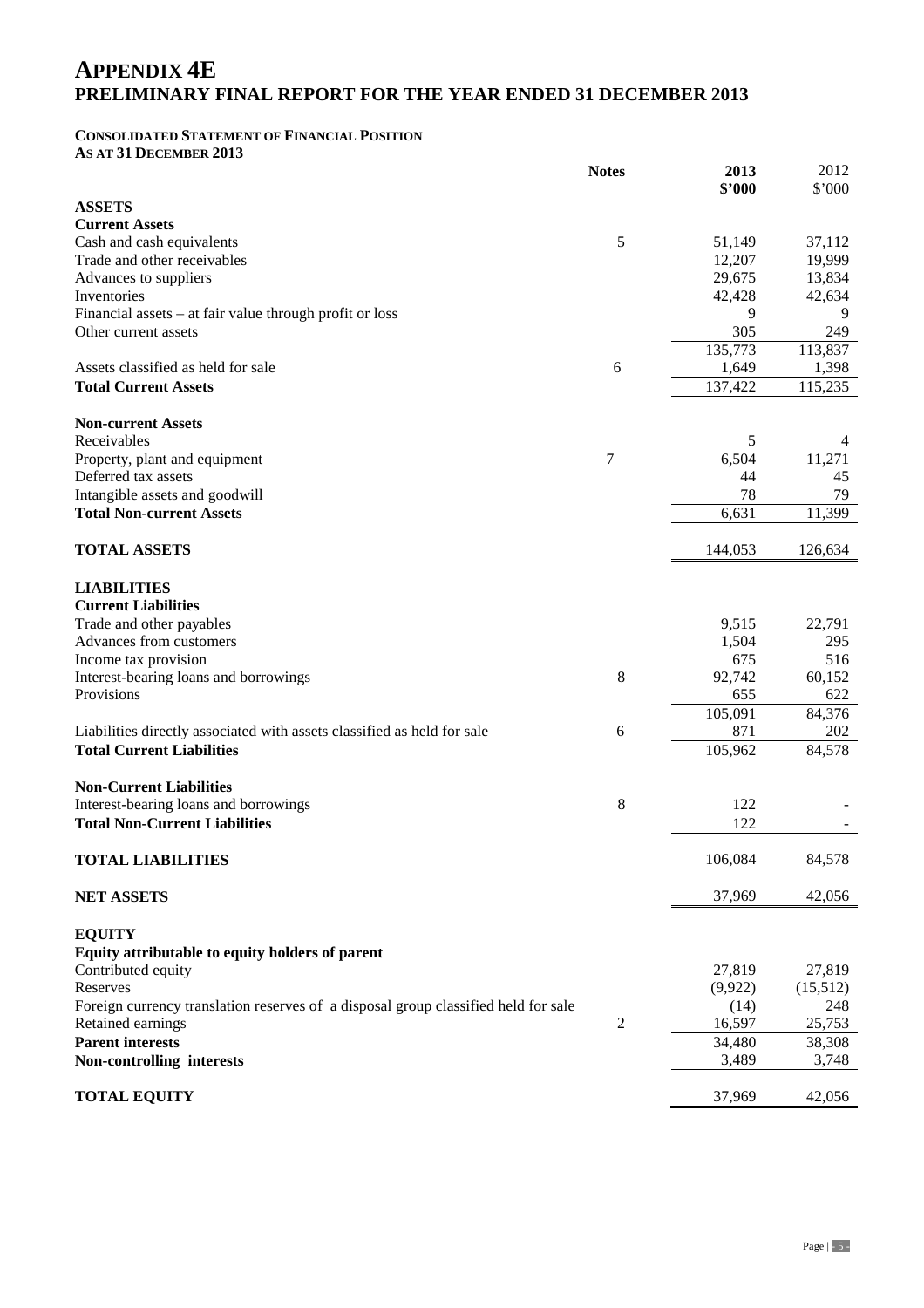### **CONSOLIDATED STATEMENT OF COMPREHENSIVE INCOME FOR THE YEAR ENDED 31 DECEMBER 2013**

|                                                                                         | <b>Notes</b> | 2013       | 2012       |
|-----------------------------------------------------------------------------------------|--------------|------------|------------|
|                                                                                         |              | \$'000     | \$'000     |
| <b>Continuing operations</b>                                                            |              |            |            |
| Sale of goods                                                                           |              | 258,409    | 379,417    |
| Contract revenue                                                                        |              | 2,206      | 4,265      |
| Other revenue                                                                           |              | 1,914      | 1,571      |
|                                                                                         |              |            |            |
| <b>Revenue</b>                                                                          |              | 262,529    | 385,253    |
| Cost of sales                                                                           |              | (248, 755) | (374, 345) |
|                                                                                         |              |            |            |
| <b>Gross profit</b>                                                                     |              | 13,774     | 10,908     |
|                                                                                         |              |            |            |
| Other income                                                                            |              | 474        | 2,820      |
| Marketing expenses                                                                      |              | (2,616)    | (1,224)    |
| Administrative expenses                                                                 |              | (8,551)    | (7,910)    |
| Impairment of assets                                                                    |              | (5,821)    | (265)      |
| Finance costs                                                                           |              | (4,769)    | (4,881)    |
|                                                                                         |              |            |            |
| Loss before income tax                                                                  |              | (7,509)    | (552)      |
|                                                                                         |              |            |            |
| Income tax expense                                                                      |              | (620)      | (1,790)    |
|                                                                                         |              |            |            |
|                                                                                         |              |            |            |
| Net loss after tax from continuing operations                                           |              | (8,129)    | (2,342)    |
|                                                                                         |              |            |            |
| <b>Discontinued operations</b>                                                          |              |            |            |
| Net loss after tax from discontinued operations                                         | 6            | (590)      | (193)      |
|                                                                                         |              |            |            |
| Net loss for the year                                                                   |              | (8,719)    | (2,535)    |
|                                                                                         |              |            |            |
| Other comprehensive income/(loss)                                                       |              |            |            |
| Items that may be reclassified subsequently to profit or loss                           |              |            |            |
| Foreign currency translation differences - attributable to parent                       |              | 5,328      | (573)      |
| Items that may not be reclassified subsequently to profit or loss                       |              |            |            |
| Foreign currency translation differences – attributable to non-controlling interests    |              | 482        | (77)       |
|                                                                                         |              | 5,810      |            |
| Other comprehensive income/(loss) for the year                                          |              |            | (650)      |
|                                                                                         |              |            |            |
| TOTAL COMPREHENSIVE LOSS FOR THE YEAR                                                   |              | (2,909)    | (3,185)    |
|                                                                                         |              |            |            |
| (Loss)/profit attributable to:                                                          |              |            |            |
| Owners of parent                                                                        |              | (9,156)    | (2,715)    |
| Non-controlling interests                                                               |              | 437        | 180        |
|                                                                                         |              | (8, 719)   | (2, 535)   |
|                                                                                         |              |            |            |
| Total comprehensive (loss)/income attributable to:                                      |              |            |            |
| Owners of parent                                                                        |              | (3,828)    | (3,288)    |
| Non-controlling interests                                                               |              | 919        | 103        |
|                                                                                         |              | (2,909)    | (3, 185)   |
|                                                                                         |              |            |            |
|                                                                                         |              |            |            |
|                                                                                         |              | Cents      | Cents      |
|                                                                                         |              |            |            |
| Loss per share (cents per share) for continuing operations attributable to the ordinary |              |            |            |
| equity holders of the company:                                                          |              |            |            |
| - Basic and diluted loss per share                                                      |              | (6.02)     | (1.77)     |
|                                                                                         |              |            |            |
| Loss per share (cents per share) attributable to the ordinary                           |              |            |            |
| equity holders of the Company:                                                          |              |            |            |
|                                                                                         |              |            |            |
| - Basic and diluted loss per share                                                      | 3            | (6.44)     | (1.91)     |
|                                                                                         |              |            |            |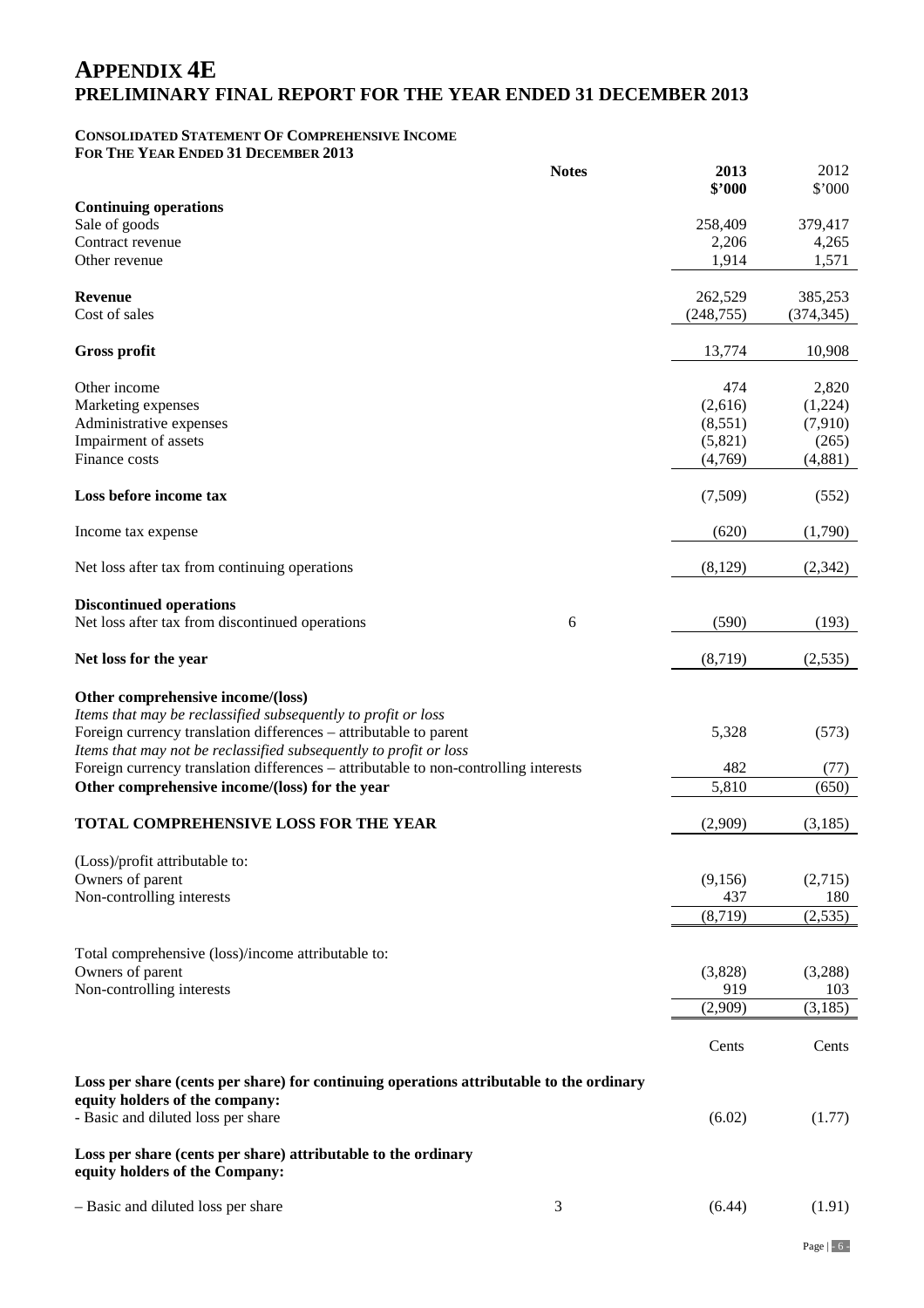### **CONSOLIDATED STATEMENT OF CHANGES IN EQUITY FOR THE YEAR ENDED 31 DECEMBER 2013**

|                                       |                       |                                                |                      | Attributable to equity holders of the parent |                          |                         | Non-controlling<br>interests | Total<br>equity |
|---------------------------------------|-----------------------|------------------------------------------------|----------------------|----------------------------------------------|--------------------------|-------------------------|------------------------------|-----------------|
|                                       |                       |                                                |                      |                                              |                          |                         |                              |                 |
|                                       | Contributed<br>equity | Foreign<br>currency<br>translation<br>reserves | Retained<br>earnings | <b>Discontinued</b><br>Operation             | Legal<br>reserves        | Owners of<br>the parent |                              |                 |
|                                       | \$'000                | \$'000                                         | \$'000               | \$'000                                       | \$'000                   | \$'000                  | \$'000                       | \$'000          |
| At 1 January 2013                     | 27,819                | (16, 636)                                      | 25,753               | 248                                          | 1,124                    | 38,308                  | 3,748                        | 42,056          |
| Net (loss)/profit for the year        | $\sim$                |                                                | (9,156)              | $\overline{a}$                               | $\overline{a}$           | (9,156)                 | 437                          | (8,719)         |
| Other comprehensive loss              | $\sim$                | 5,328                                          |                      |                                              |                          | 5,328                   | 482                          | 5,810           |
| Total comprehensive income/(loss) for |                       |                                                |                      |                                              |                          |                         |                              |                 |
| the year                              |                       | 5,328                                          | (9,156)              |                                              | ÷                        | (3,828)                 | 919                          | (2,909)         |
| Dividends paid by subsidiaries        | $\blacksquare$        |                                                | $\blacksquare$       | $\overline{a}$                               | $\blacksquare$           | $\blacksquare$          | (1,178)                      | (1,178)         |
| <b>Discontinued operation</b>         |                       | 262                                            |                      | (262)                                        |                          |                         |                              |                 |
| At 31 December 2013                   | 27,819                | (11,046)                                       | 16,597               | (14)                                         | 1,124                    | 34,480                  | 3,489                        | 37,969          |
|                                       |                       |                                                |                      |                                              |                          |                         |                              |                 |
| At 1 January 2012                     | 27,819                | (15, 815)                                      | 37,431               | $\blacksquare$                               | 1,124                    | 50,559                  | 4,456                        | 55,015          |
| Net (loss)/profit for the year        | $\blacksquare$        |                                                | (2,715)              | $\overline{a}$                               | $\overline{a}$           | (2,715)                 | 180                          | (2,535)         |
| Other comprehensive loss              | $\blacksquare$        | (573)                                          |                      |                                              | $\overline{\phantom{a}}$ | (573)                   | (77)                         | (650)           |
| Total comprehensive (loss)/ income    | $\blacksquare$        | (573)                                          | (2,715)              | $\overline{\phantom{a}}$                     | $\overline{\phantom{a}}$ | (3,288)                 | 103                          | (3,185)         |
| for the year                          |                       |                                                |                      |                                              |                          |                         |                              |                 |
| <b>Dividends to shareholders</b>      |                       | $\blacksquare$                                 | (8,963)              |                                              |                          | (8,963)                 | $\blacksquare$               | (8,963)         |
| Dividends paid by subsidiaries        |                       |                                                |                      |                                              |                          |                         | (811)                        | (811)           |
| <b>Discontinued operation</b>         |                       | (248)                                          |                      | 248                                          |                          |                         |                              |                 |
| At 31 December 2012                   | 27,819                | (16, 636)                                      | 25,753               | 248                                          | 1,124                    | 38,308                  | 3,748                        | 42,056          |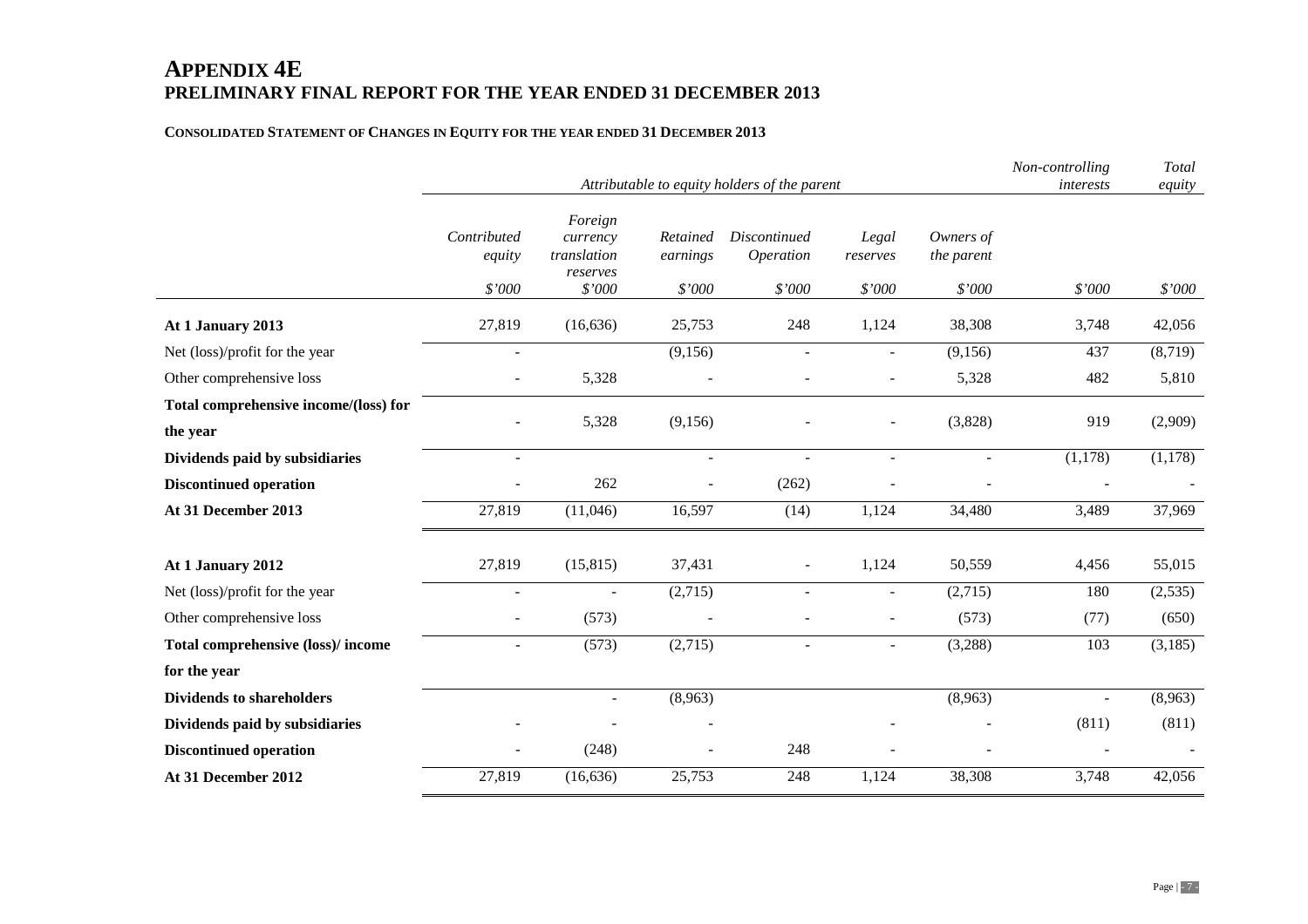## **CONSOLIDATED STATEMENT OF CASH FLOWS**

**FOR THE YEAR ENDED 31 DECEMBER 2013**

|                                                            | <b>Notes</b> | 2013<br>\$'000 | 2012<br>\$'000 |
|------------------------------------------------------------|--------------|----------------|----------------|
| <b>Cash flows from operating activities</b>                |              |                |                |
| Receipts from customers (inclusive of VAT)                 |              | 259,696        | 396,051        |
| Payments to suppliers and employees (inclusive of VAT)     |              | (267, 448)     | (367, 276)     |
| Interest received                                          |              | 1,914          | 1,571          |
| Interest paid                                              |              | (4,769)        | (4,881)        |
| Income taxes paid                                          |              | (534)          | (1,568)        |
| Net cash flows (used in)/ provided by operating activities |              | (11, 141)      | 23,897         |
| <b>Cash flows from investing activities</b>                |              |                |                |
| Purchase of property, plant and equipment                  |              | (1,210)        | (930)          |
| Proceeds from sale of property, plant and equipment        |              | 5              |                |
| Purchase of software                                       |              |                | (2)            |
| Net cash flows used in investing activities                |              | (1,205)        | (932)          |
| <b>Cash flows from financing activities</b>                |              |                |                |
| Proceeds from bank borrowings                              |              | 278,741        | 229,230        |
| Repayment of bank borrowings                               |              | (256, 452)     | (230, 194)     |
| Proceeds from other creditors                              |              | 698            |                |
| Repayment to other creditors                               |              | (575)          |                |
| Dividends paid to shareholders                             |              |                | (8,961)        |
| Dividends paid to non-controlling interest                 |              | (1,178)        | (811)          |
| Net cash flows provided by/(used in) financing activities  |              | 21,234         | (10, 736)      |
| Net increase in cash and cash equivalents                  |              | 8,888          | 12,229         |
| Net foreign exchange differences                           |              | 5,801          | (331)          |
| Cash and cash equivalents at beginning of year             |              | 37,144         | 25,246         |
| Cash and cash equivalents at end of year                   | 5            | 51,833         | 37,144         |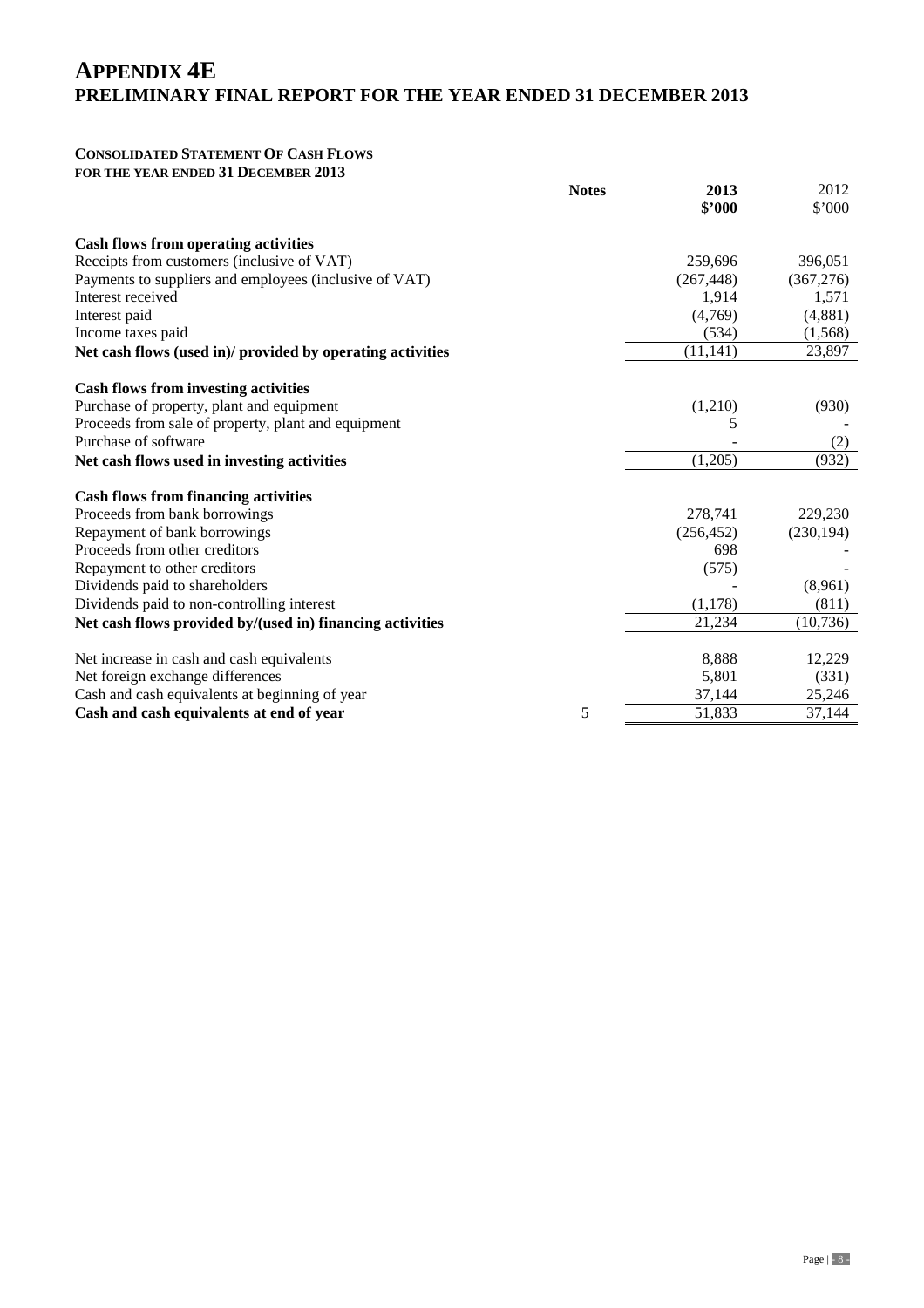### **1. SEGMENT INFORMATION**

### **Segment Performance**

|                                   | <b>Steel</b><br><b>Making</b> | <b>Steel</b><br><b>Products</b> | <b>Others</b> | <b>Total</b> | <b>Adjustments</b><br>and<br>eliminations | <b>Consolidated</b> |
|-----------------------------------|-------------------------------|---------------------------------|---------------|--------------|-------------------------------------------|---------------------|
|                                   | \$'000                        | \$2000                          | \$2000        | \$2000       | \$'000                                    | \$2000              |
| Year ended 31 December 2013       |                               |                                 |               |              |                                           |                     |
| <b>Revenues</b>                   |                               |                                 |               |              |                                           |                     |
| External revenues                 | 255,761                       | 4,854                           | $\sim$        | 260,615      |                                           | 260,615             |
| Inter-segment revenues            | 25                            | 850                             |               | 875          | (875)                                     |                     |
| Interest income                   | 1,868                         | 46                              |               | 1,914        |                                           | 1,914               |
| Other revenues                    | 284                           | 130                             | 60            | 474          | $\overline{\phantom{0}}$                  | 474                 |
| Total segment revenues            | 257,938                       | 5,880                           | 60            | 263,878      | (875)                                     | 263,003             |
| <b>Results</b>                    |                               |                                 |               |              |                                           |                     |
| Segment results before income tax | (6,093)                       | 125                             |               | (5,968)      |                                           | (5,968)             |
| Income tax expense                | (589)                         | (31)                            |               | (620)        |                                           | (620)               |
| Segment results after tax         | (6,682)                       | 94                              |               | (6,588)      |                                           | (6,588)             |
| Corporate charges                 |                               | $\overline{\phantom{a}}$        | (1,541)       | (1,541)      |                                           | (1, 541)            |
| Net loss after tax                |                               |                                 |               | (8,129)      |                                           | (8, 129)            |

|                                   | <b>Steel</b><br><b>Making</b> | <b>Steel</b><br><b>Products</b> | <b>Others</b> | <b>Total</b> | <b>Adjustments</b><br>and | <b>Consolidated</b> |
|-----------------------------------|-------------------------------|---------------------------------|---------------|--------------|---------------------------|---------------------|
|                                   | \$2000                        | \$2000                          | \$2000        | \$2000       | eliminations<br>\$2000    | \$2000              |
| Year ended 31 December 2012       |                               |                                 |               |              |                           |                     |
| <b>Revenues</b>                   |                               |                                 |               |              |                           |                     |
| External revenues                 | 376,570                       | 7,111                           |               | 383,681      |                           | 383,681             |
| Inter-segment revenues            |                               | 26                              |               | 26           | (26)                      |                     |
| Interest income                   | 1,499                         | 49                              |               | 1,548        |                           | 1,548               |
| Other revenues                    | 2,800                         | 88                              | (44)          | 2,844        |                           | 2,844               |
| Total segment revenues            | 380,869                       | 7,274                           | (44)          | 388,099      | (26)                      | 388,073             |
| <b>Results</b>                    |                               |                                 |               |              |                           |                     |
| Segment results before income tax | 2,148                         | (300)                           |               | 1,848        |                           | 1,848               |
| Income tax benefit/(expense)      | (1,809)                       | 19                              | -             | (1,790)      | ۰                         | (1,790)             |
| Segment results after tax         | 339                           | (281)                           |               | 58           |                           | 58                  |
| Corporate charges                 |                               |                                 | (2,400)       | (2,400)      |                           | (2,400)             |
| Net loss after tax                |                               |                                 |               | (2, 342)     |                           | (2, 342)            |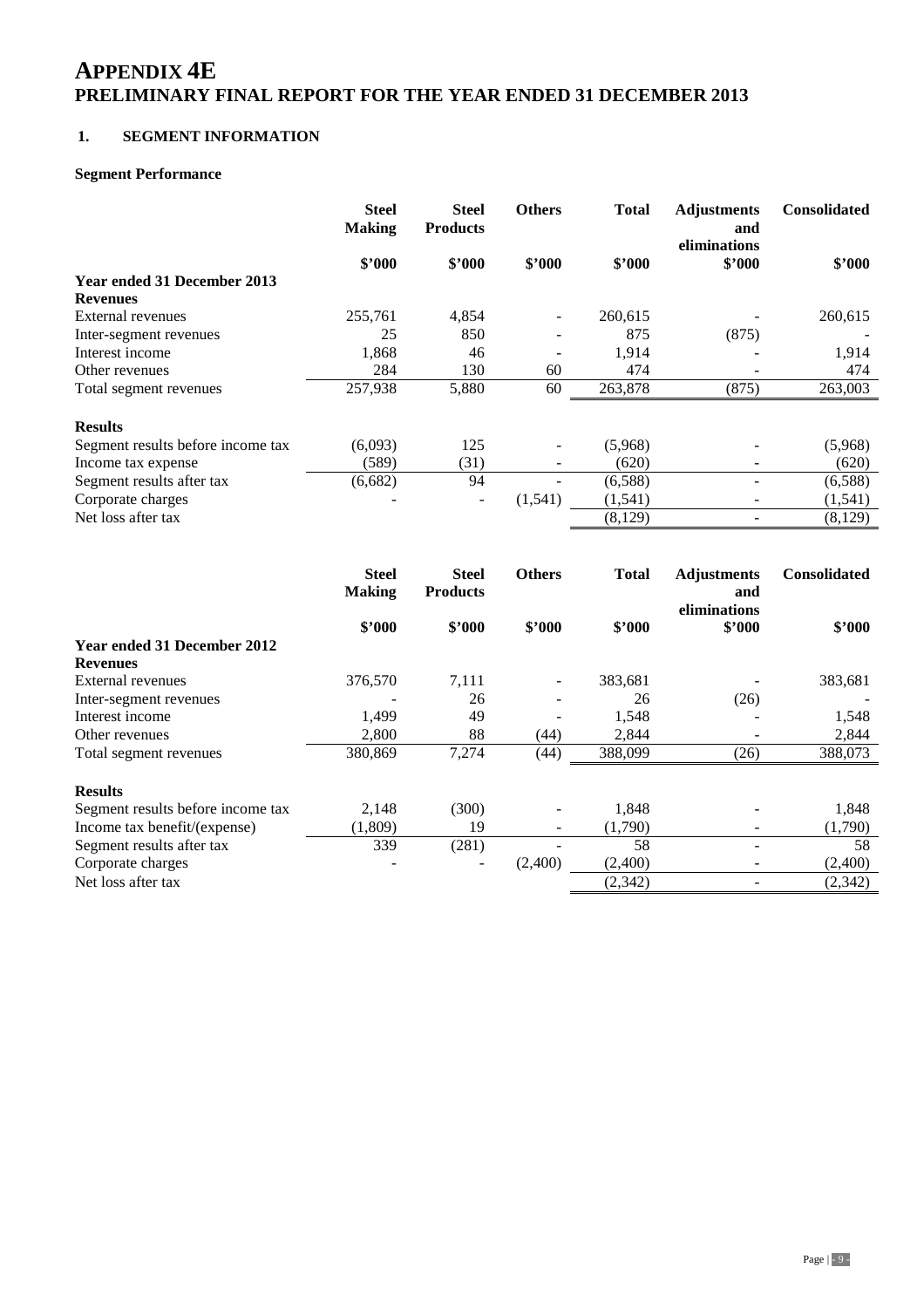### **1. SEGMENT INFORMATION (continued)**

|                                                        | <b>Steel</b><br><b>Making</b><br>\$'000 | <b>Steel</b><br><b>Products</b><br>\$'000 | <b>Others</b><br>\$'000 | <b>Total</b><br>\$2000 |
|--------------------------------------------------------|-----------------------------------------|-------------------------------------------|-------------------------|------------------------|
| <b>Segment assets</b>                                  |                                         |                                           |                         |                        |
| At 31 December 2013                                    |                                         |                                           |                         |                        |
| Segment operating assets                               | 137,958                                 | 4,659                                     | 1,816                   | 144,433                |
| Assets classified as held for sale                     |                                         |                                           |                         | 1,649                  |
| Inter-segment eliminations                             |                                         |                                           |                         | (2,106)                |
| Intangibles                                            |                                         |                                           | 77                      | 77                     |
| Total assets per statement of financial position       |                                         |                                           |                         | 144,053                |
| At 31 December 2012                                    |                                         |                                           |                         |                        |
| Segment operating assets                               | 123,900                                 | 2,955                                     | 263                     | 127,118                |
| Assets classified as held for sale                     |                                         |                                           |                         | 1,398                  |
| Inter-segment eliminations                             |                                         |                                           |                         | (1,959)                |
| Intangibles                                            |                                         |                                           | 77                      | 77                     |
| Total assets per statement of financial position       |                                         |                                           |                         | 126,634                |
| <b>Segment liabilities</b>                             |                                         |                                           |                         |                        |
| At 31 December 2013                                    |                                         |                                           |                         |                        |
| Segment operating liabilities                          | 101,527                                 | 2,518                                     | 1,364                   | 105,409                |
| Liabilities directly associated with assets classified |                                         |                                           |                         |                        |
| as held for sale                                       |                                         |                                           |                         | 871                    |
| Inter-segment eliminations                             |                                         |                                           |                         | (196)                  |
| Total liabilities per statement of financial position  |                                         |                                           |                         | 106,084                |
| At 31 December 2012                                    |                                         |                                           |                         |                        |
| Segment operating liabilities                          | 82,509                                  | 1,173                                     | 1,642                   | 85,324                 |
| Liabilities directly associated with assets classified |                                         |                                           |                         |                        |
| as held for sale                                       |                                         |                                           |                         | 202                    |
| Inter-segment eliminations                             |                                         |                                           |                         | (948)                  |
| Total liabilities per statement of financial position  |                                         |                                           |                         | 84,578                 |
| 2.<br><b>RETAINED EARNINGS</b>                         |                                         |                                           |                         |                        |
|                                                        |                                         |                                           | 2013                    | 2012                   |
|                                                        |                                         |                                           | \$2000                  | $$^{\circ}000$         |
| Retained earnings                                      |                                         |                                           | 16,597                  | 25,753                 |
| Movement in retained earnings                          |                                         |                                           |                         |                        |
| Opening balance                                        |                                         |                                           | 25,753                  | 37,431                 |
| Net loss for the year                                  |                                         |                                           | (9,156)                 | (2,715)                |
| Dividends to shareholders                              |                                         |                                           |                         | (8,963)                |
| Closing balance                                        |                                         |                                           | 16,597                  | 25,753                 |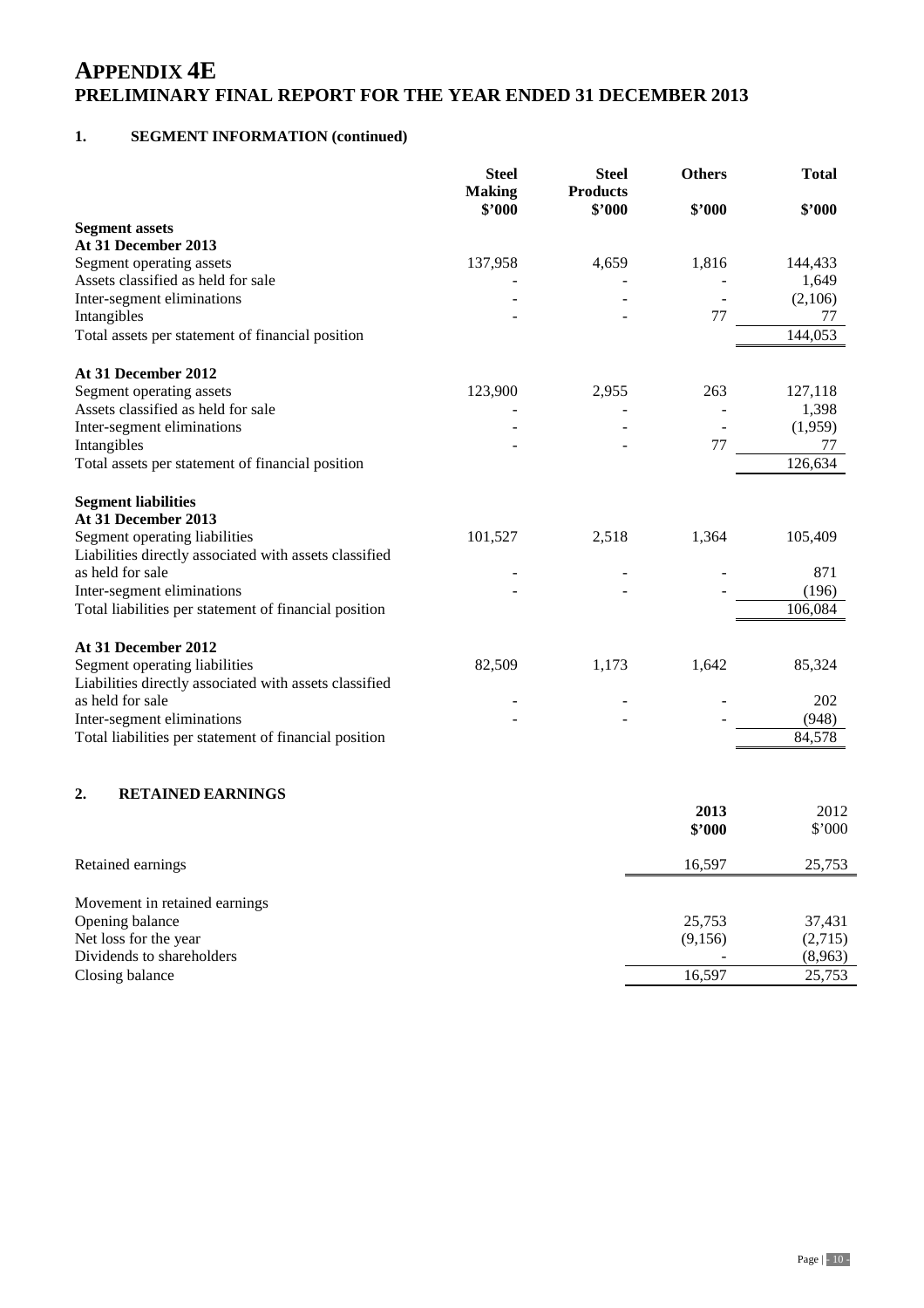### **3. EARNINGS PER SHARE**

|                                                                                                                                                                              | 2013<br>\$'000               | 2012<br>\$'000        |
|------------------------------------------------------------------------------------------------------------------------------------------------------------------------------|------------------------------|-----------------------|
| Net loss attributable to ordinary equity holders of the Parent from continuing<br>operations<br>Loss attributable to ordinary equity holders of the Parent from discontinued | (8,566)                      | (2,522)               |
| operation                                                                                                                                                                    | (590)                        | (193)                 |
| Net (loss)/profit attributable to ordinary equity holders of the Parent for basic and<br>diluted (loss)/earnings                                                             | (9,156)                      | (2,715)               |
|                                                                                                                                                                              | 2013<br><b>No. of Shares</b> | 2012<br>No. of Shares |
| Weighted average number of ordinary shares for basic and diluted<br>earnings per share                                                                                       | 142,277,423                  | 142,277,423           |
| Loss per share (cents per share) for continuing operations attributable to the<br>ordinary equity holders of the company:                                                    | <b>Cents</b>                 | Cents                 |
| - Basic and diluted loss per share                                                                                                                                           | (6.02)                       | (1.77)                |
| Loss per share for profit attributable to the ordinary equity holders of the<br>Company:                                                                                     |                              |                       |
| - Basic and diluted loss per share                                                                                                                                           | (6.44)                       | (1.91)                |

There have been no other transactions involving ordinary shares or potential ordinary shares that would significantly change the number of ordinary shares or potential ordinary shares outstanding between the reporting date and the date of this Appendix 4E.

### **4. DIVIDENDS PAID AND PROPOSED**

There were no dividends declared at the end of the year (2012: Nil). On 27 June 2012, the Board declared a one-off special dividend of 6.3 Australian cents per ordinary share (fully unfranked) paid on 18 September 2012. The entire dividend contained 100% conduit foreign income.

|                                                                                                                                                        | 2013<br>\$2000 | 2012<br>\$'000 |
|--------------------------------------------------------------------------------------------------------------------------------------------------------|----------------|----------------|
| Declared and paid during the year                                                                                                                      |                |                |
| Interim unfranked dividend for 2013: NIL (2012: 6.3 cents per share)                                                                                   |                | 8,963          |
|                                                                                                                                                        | 2013<br>\$2000 | 2012<br>\$'000 |
| 5.<br><b>CASH AND CASH EQUIVALENTS</b><br>For the purpose of the statement of cash flows, cash and cash equivalents are<br>comprised of the following: |                |                |
| Cash at bank and in hand                                                                                                                               | 6,642          | 6,558          |
| Short-term deposits                                                                                                                                    | 44,507         | 30,554         |
|                                                                                                                                                        | 51,149         | 37,112         |
| Cash at bank attributable to discontinued operation                                                                                                    | 684            | 32             |
|                                                                                                                                                        | 51,833         | 37,144         |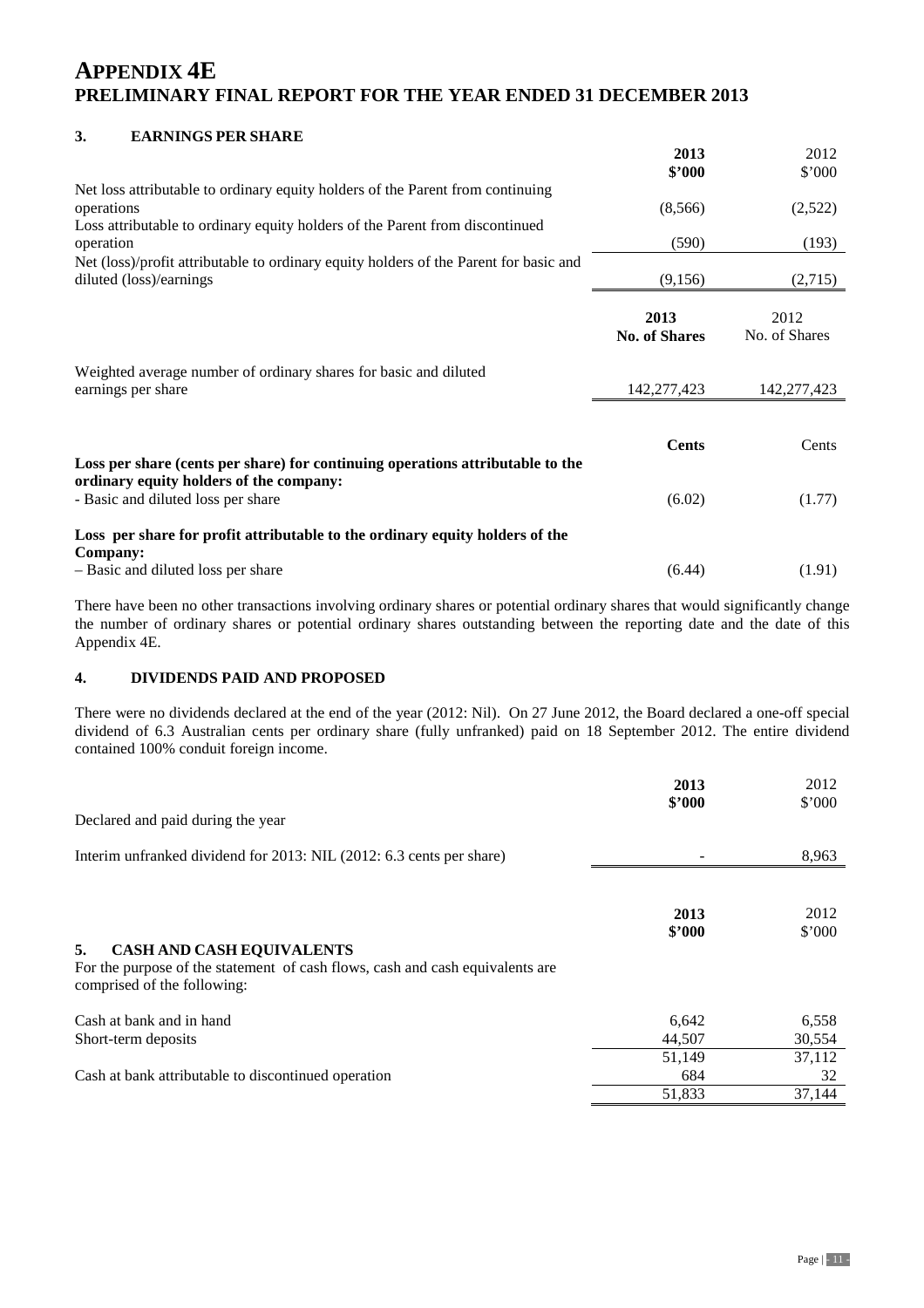### **6. DISCONTINUED OPERATION**

VRC entered into a contract to sell the building and factory (including its land use rights). The completion of the sale will be at the end of March 2014. Despite management's efforts to cut costs and increase sales volumes, we have not been successful in turning the VRC business around and it has continued to incur losses. Therefore, the Board of Directors have decided to discontinue its operations dispose of VRC. VRC has been classified as a disposal group held for sale and as a discontinued operation. The result of VRC for the year ended 31 December 2013 is as follows:

|                                               | 2013<br>\$3000 | 2012<br>\$'000 |
|-----------------------------------------------|----------------|----------------|
|                                               |                |                |
| Revenue                                       | 249            | 269            |
| Expense                                       | (324)          | (388)          |
| Impairment of assets                          | (515)          |                |
| Finance cost                                  | -              | (74)           |
| Loss for the year from discontinued operation | (590)          | (193)          |

The assets and liabilities of VRC classified as held for sale at 31 December 2013 are as follows:

|                                                                         | 2013<br>\$'000 | 2012<br>\$'000 |
|-------------------------------------------------------------------------|----------------|----------------|
| <b>ASSETS</b>                                                           |                |                |
| Property, plant and equipment                                           | 622            | 1,028          |
| Intangible assets                                                       | 246            | 216            |
| Cash (Note 5)                                                           | 684            | 32             |
| Receivables                                                             | 57             | 82             |
| Others                                                                  | 40             | 40             |
| Assets classified as held for sale                                      | 1,649          | 1,398          |
| <b>LIABILITIES</b>                                                      |                |                |
| Other payables                                                          | 871            | 202            |
| Liabilities directly associated with assets classified as held for sale | 871            | 202            |
| Foreign currency translation reserves of a disposal group classified    |                |                |
| held for sale                                                           | (14)           | 248            |
| The net cash flows incurred by VRC are as follows:                      |                |                |
|                                                                         | 2013           | 2012           |
|                                                                         | \$2000         | \$'000         |
| Operating                                                               | 563            | (192)          |
| Investing                                                               | 5              | (11)           |
| Financing                                                               |                | (505)          |
| Net cash outflow                                                        | 568            | (708)          |
|                                                                         | <b>Cents</b>   | <b>Cents</b>   |
| Loss per share:                                                         |                |                |
| Basic and diluted loss for the year from discontinued operation         | (0.41)         | (0.14)         |